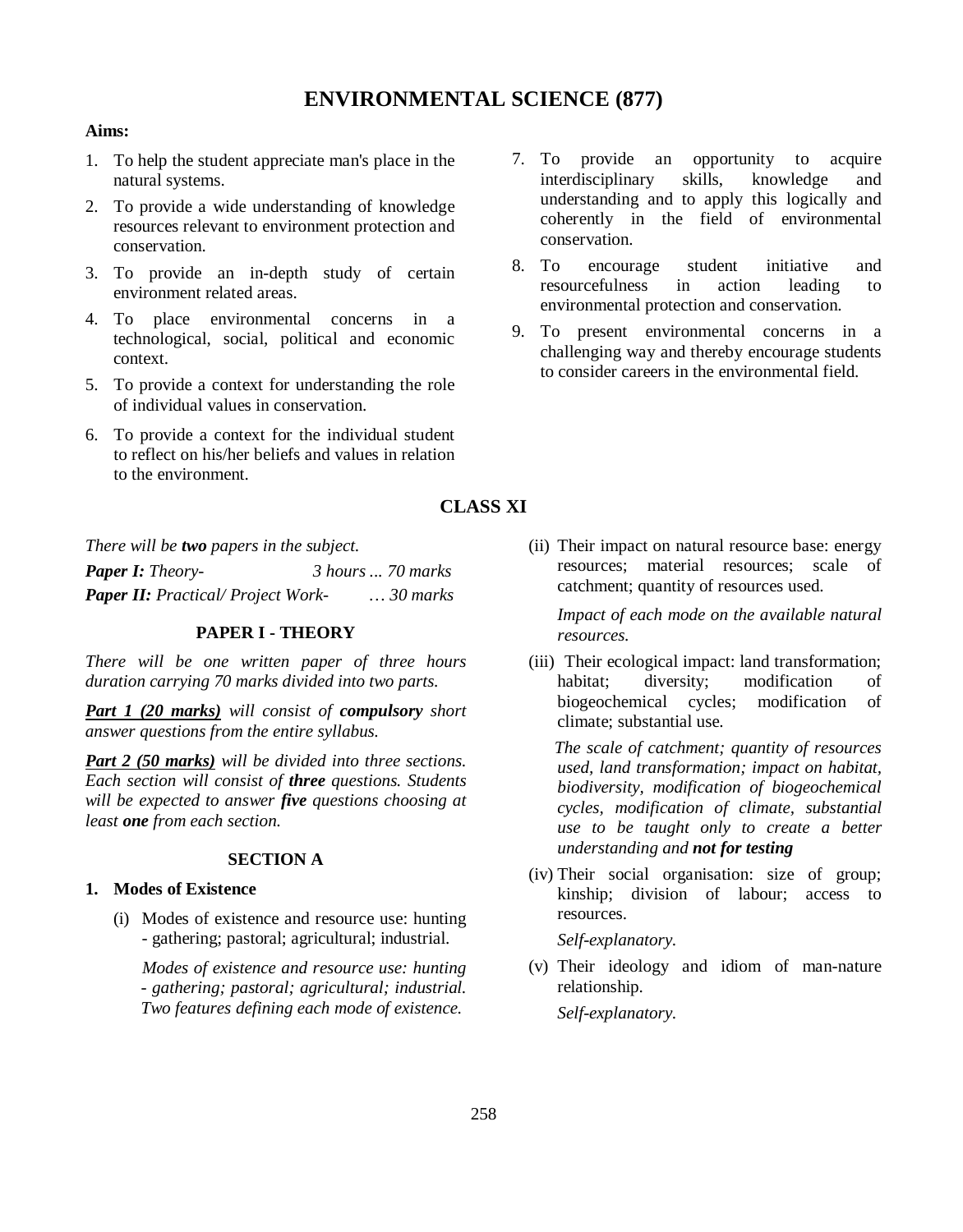(vi) An appreciation of the coexistence of all four modes of existence in contemporary India.

 *Self-explanatory.*

(vii) Ecological conflicts arising therein.

*Self -explanatory.*

# **2. Ecology**

(i) Concept of an ecosystem: definition; relationships between living organism, e.g. competition, predation, pollination, dispersal, food chains, webs; the environment - physical (soil, topography, climate); biotic - types of relationships (competition, mutualism, parasitism, predation, defence); soil types and vegetation; co-evolution and introduction of species.

*Definition of ecology and ecosystem. Structure of an ecosystem: biotic and abiotic components.* 

*Trophic relationships: food chains and food webs. Biomagnification and bioaccumulation of toxic wastes.*

*Relationships between living organisms: competition, predation, mutualism, parasitism, commensalism. Examples of each type.*

*Coevolution - Definition and types with examples.*

(ii) Habitats and niches: Gause's competitive exclusion principle; resource partitioning.

*Definition and a basic understanding of the above.*

(iii) Flow of energy: efficiencies - photosynthetic trophic - assimilation - production; trophic levels; generalised model of the ecosystem; ecological pyramid (numbers and biomass); food webs.

*An understanding that a small fraction of the sun's energy is captured by the primary producers and thereafter, at every trophic level, assimilation efficiency reduces. Pyramid of flow of energy.*

(iv) Nutrient cycles: generalised model; a study of carbon, nitrogen cycles (biological and geological); man's intervention; pollution as disruption of these cycles; ecosystem as a source of material and sink waste for human societies; ecological succession - causes (autogenic and allogenic) - patterns of successions.

*An understanding of hydrological, carbon, nitrogen and phosphorous cycles showing the linkages between the biotic and abiotic elements (An understanding that different species thrive under different conditions – a basic understanding of the Law of Tolerance).*

*Definition of Ecological succession. Classification as primary and secondary. Causes (autogenic and allogenic). Understanding of the stages of succession.*

(v) Biomes: terrestrial; fresh water; marine; a survey of the biomes of India and their inhabitants.

*Examples of Biomes - Tropical rain forests, deserts, grasslands, coral reefs, lakes. Any five biomes to be explained with reference to climate, topography, flora, fauna and their adaptations.*

# **3. Pollution**

- (i) Disruption of nutrient cycles and habitats: atmospheric pollution; human activities that change the composition of the atmosphere; connection between pollution and development; local and global effects (greenhouse effect, ozone depletion) and their impact on human life; burning of fossil fuel products - effect on ecosystem and human health.
	- *Air pollution: definition and causes.*
	- *Human activities that disrupt hydrological, carbon, phosphorus and nitrogen cycles. The effects of these disruptions. An understanding of how developmental activities lead to air pollution. A few examples at local and global level.*
	- *An understanding of greenhouse effect. Human sources of greenhouse gases. Explanation of the local and global effects of:* 
		- *burning fossil fuel products (any two)*
		- *global warming with particular reference to the ecosystem, human health, sea level, biodiversity and forests.*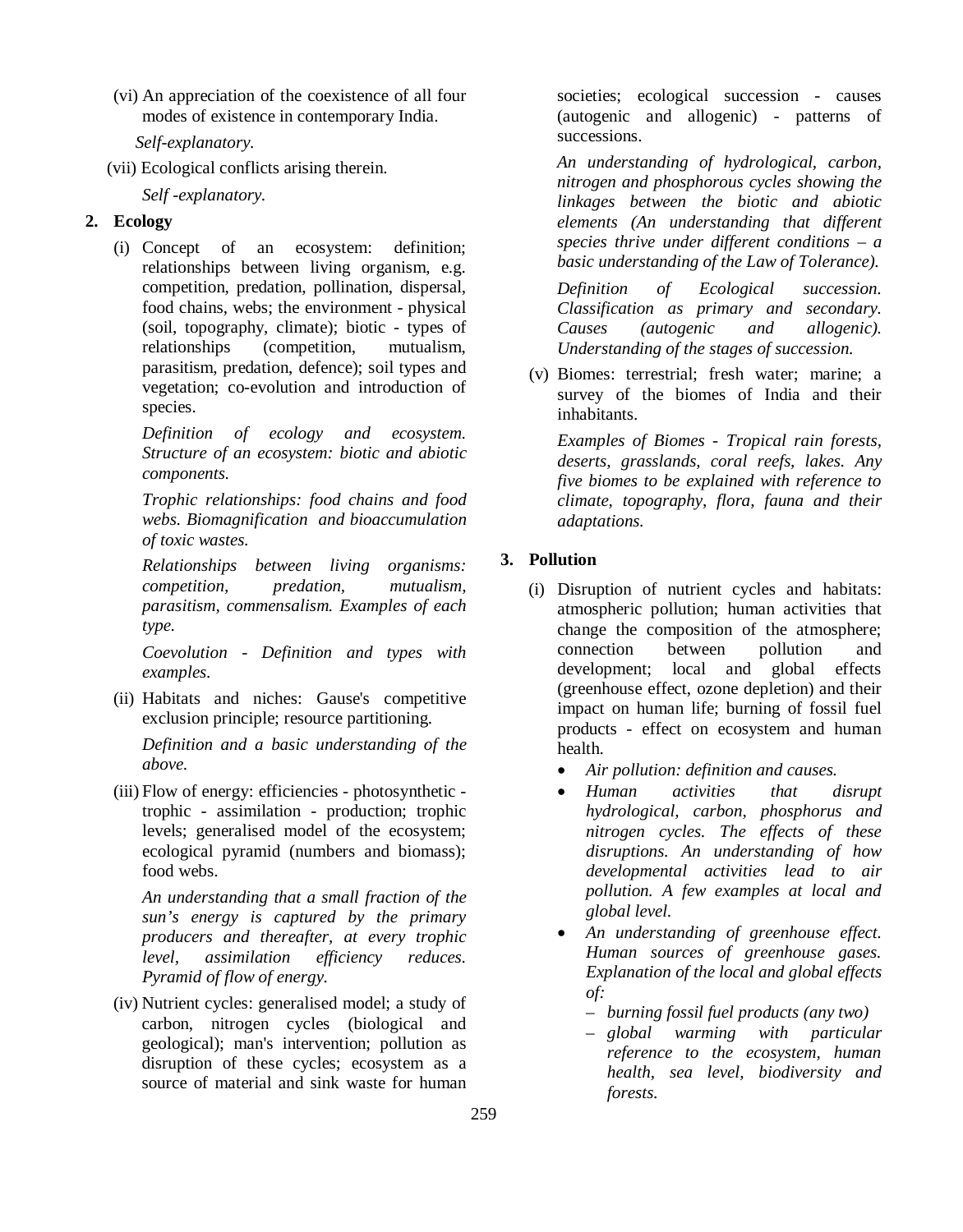- (ii) Pollution control approaches prevention and control: as applied to fossil fuel burning; the role of PCBs; industrial pollution control principles - devices - costs - policy incentives; combating global warming; the international political dimensions; third world interest; impact on economic growth.
	- *Need for pollution control. Pollution prevention and control measures – Role of Pollution Control Boards; one example of a PCB in a metropolitan city.*
	- *Approach: correction at source (prevention), pollution cleanup – study of any two common devices. [As applied to fossil fuel burning]*
	- *Industrial pollution: removal of particulate pollutants (cyclone collector, electrostatic precipitator) – removal of gaseous pollutants by wet dry system.*
	- *Subsidies and incentives for green automobiles, green architecture, green energy and green technology in the Indian context.*
	- *Problems related to combating global warming – lack of international cooperation, long term issue, effect not uniform, impact on lifestyle and economy as a reason for resistance.*
	- *International political dimensions – developing countries not prepared to take steps at the cost of development, demand for cheap green technology to reduce emissions.*
- (iii)Water pollution: water cycle; pollution of surface water, ground water, ocean water; industrial pollution and its effects; domestic sewage and its treatment - techniques and appropriate technology; marine ecosystem protection and coastal zone management; soil pollution - sources - effects.
	- *Definition of water pollution.*
	- *Understanding water cycle.*
	- *Causes of pollution of surface, ground and ocean water and their effects. Point and non-point sources of water pollution.*
- *Difficulty in dealing with ground water pollution.*
- *Industrial pollution heat and radioactive substances and their effects – early hatching of fish eggs, failure to spawn, decrease in species diversity, migration of aquatic forms.*
- *Domestic sewage treatment primary and secondary treatment and treatment by working with nature.*
- *Protective measures taken for conserving marine ecosystems and coastal zone management.- establishment of protective marine sanctuaries, integrated coastal management, regulated coastal development, ban on dumping waste and sewage in coastal water, ban on dumping sludge in oceans, protection of sensitive areas from oil drilling, double hull for oil tankers.*
- *Soil pollution sources and effects.*

#### **SECTION B**

# **4. Legal Regimes for Sustainable Development**

- (i) National legislative frameworks for environment protection and conservation; survey of constitutional provisions (including directive principles); national laws; state laws in India.
	- *Constitutional provisions- the Article 48A and 51 A of Directive Principles of State Policy. 73rd and 74th constitutional amendment act (Main objectives of the above).*
	- *Legislative framework:*
		- *1. Environmental Protection Act 1986.*

*The Bhopal Gas Tragedy and how it influenced Environmental Legislation in India – The passing of an Umbrella Environmental Legislation - The Environmental Protection Act 1986;*

- *2. Forest (Conservation) Act 1981;*
- *3. Wildlife Protection Act 1972;*
- *4. Biological Diversity Act 2002;*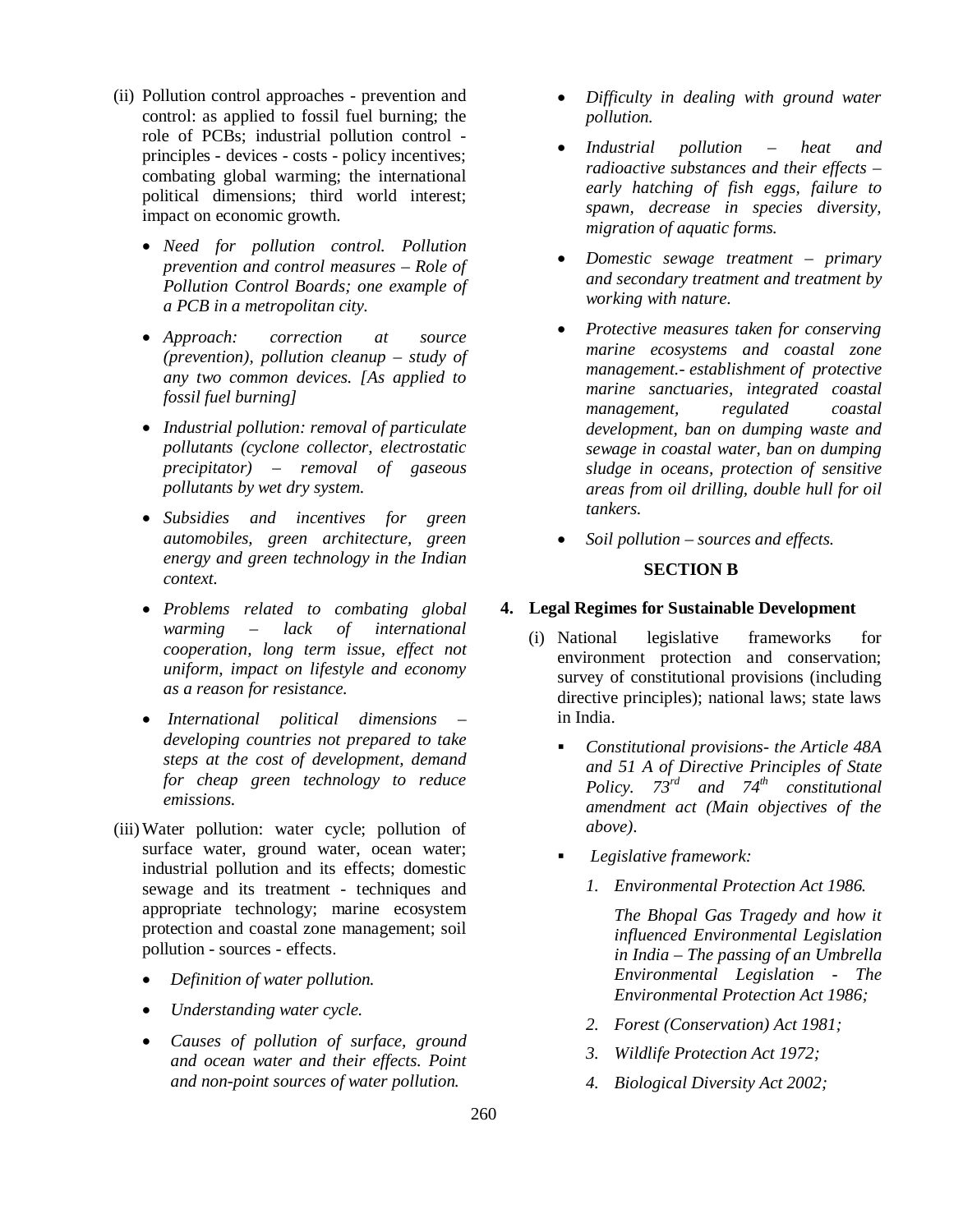- *5. Water (Prevention and Control of Pollution) Act 1974;*
- *6. Air (Prevention and Control of Pollution) Act 1981.*

*Two main objectives of each of the above Acts to be studied.*

(ii) International legal regimes: on trade and environment (GATT, WTO, IPR, TNC's, regional arrangements and preferential trade arrangements); on climate; on common resources (forests, bio-diversities, oceans and space); international institutions (UNEP, UNCTAD, WHO, UNDP, etc.); international initiatives (Earth Summit, Agenda 21).

*GATT: historical perspective (origin and objectives and transformation into WTO); WTO: Principles and functions (Case study of disputes, examples); IPR : Types: (a) Patents (Products vs Process), (b) Trademark, copyright, geographical indicators and industrial designs; Transnational Corporations (TNC) – definition, impact of TNC on the environment, use of resources, waste disposal, manmade ecological disaster. Case study of EXXON and BP oil spills*

*International institutions (UNEP, UNCTAD, WHO, UNDP, etc.); international initiatives (Earth Summit, Agenda 21) – a brief understanding of their role in environmental protection.*

#### **5. Technology and Environment**

- (i) Technological evolution and models: hi-tech; low-tech; intermediate; appropriate; traditional; interaction between technology, resources, environment and development; energy as a binding factor; the need for reorienting technology.
	- *Definition of technology, a brief overview of the evolution of technology and its impact on human societies.*
	- *Definitions of hi-tech, low-tech. and intermediate technology – their impacts on natural resources.*
	- *Understanding the difference between appropriate and traditional technology.*
- *Industrial revolution genesis of ongoing technological revolution leading to development and degradation of environment. Dependence on energy for all development.*
- *How technology can be used to generate a more equitable use of resources and build environmental sustainability.*
- (ii) Renewable energy: limitations of conventional sources; sources of renewable energy and their features (solar, wind, biomass, micro-hydel and muscle power).

*Limitations of conventional sources of energy such as - coal, natural gas and oil (extraction, transportation, storage, pollution and degradation of environment).* 

*Renewable Energy: What is renewable energy; sources of renewable energy, their features and uses: biomass, solar energy, wind energy, hydel energy, geothermal energy – advantages and disadvantages of renewable energy sources.*

- (iii) Health: incidents of disease as an indicator of the health of the environment; prevention of diseases by better nutrition, sanitation, access to clean water, etc.; communicable and noncommunicable diseases; techniques of low cost sanitation; policy and organisation to provide access to basic health service for all; the role of traditional and local systems of medicine.
	- *Diseases as indicators of health of the Environment: Malaria – standing water, felling of trees. Enteric diseases – contaminated water. Respiratory diseases – air pollution.*
	- *How diseases can be prevented by better nutrition, sanitation and access to clean water.*
	- *Role of sanitation, water supply, good nutrition in maintenance of health and prevention of diseases: Prevention of deficiency diseases and water borne diseases.*
	- *Definition of communicable and non-communicable diseases.*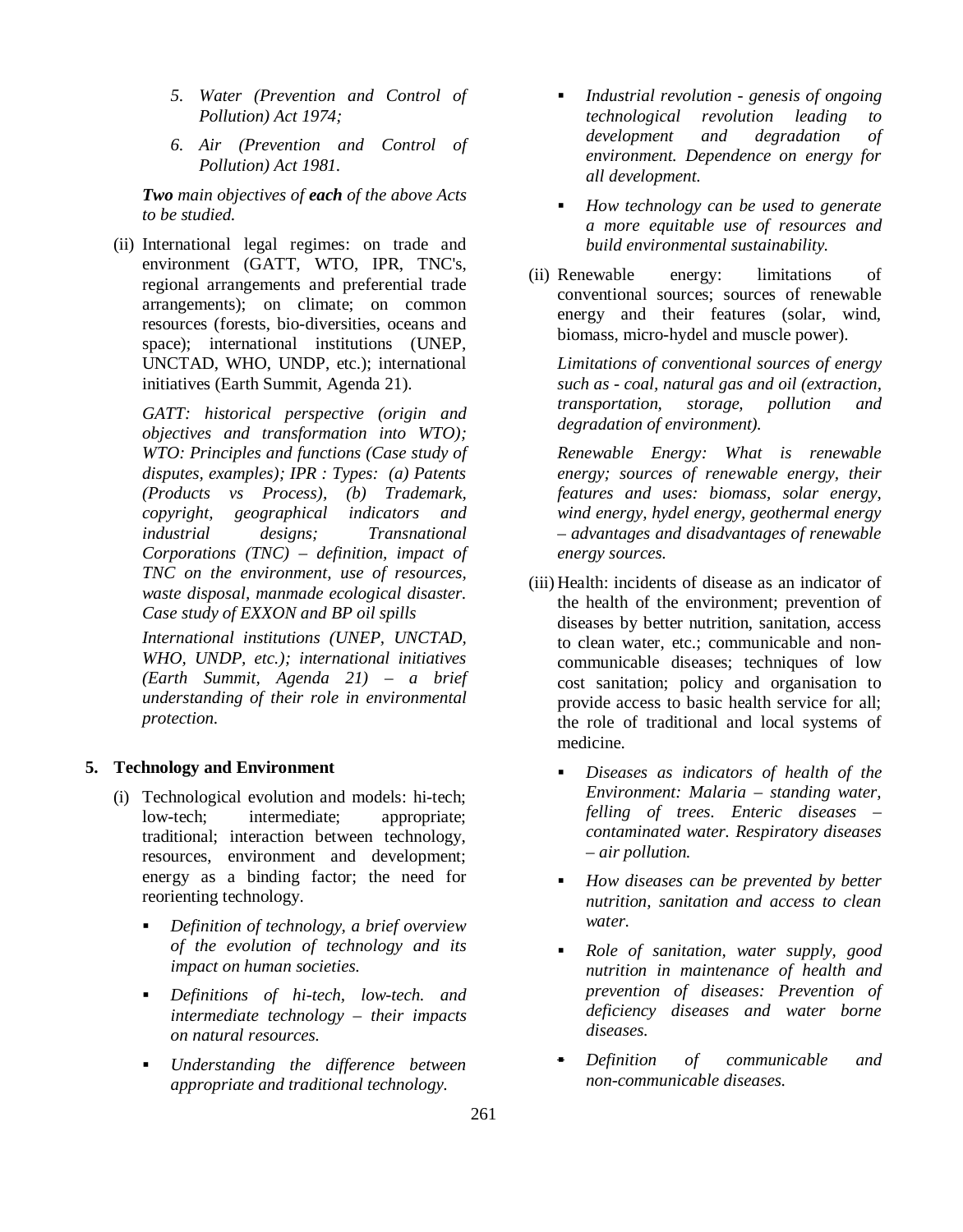- *Communicable diseases: HIV/AIDS, Tuberculosis, Malaria, Hepatitis as examples. Causative agents, transmission and prevention of each of the above.*
- *Non communicable diseases: Cardiovascular disease, diabetes, skin cancer, scurvy and rickets (mal nutrition), and Chronic Obstructive Pulmonary Diseases (COPD)- causes related to environment and lifestyle.*
- *Some techniques of low cost sanitation, eg. Decomposition system (pit latrine and ventilated improved pit latrines) and Dry sanitation method.*
- *Organization of health services in India. Facilities provided by the government for basic health services in India (to be covered briefly).*
- *A brief introduction to traditional systems of medicine, e.g.: ayurveda, unani and local health traditions. Their role in maintaining health of the community.*

(iv) Biotechnology: potential; limitations.

- *Explanation of the term "Biotechnology'.*
- *Use/potential of Biotechnology in the field of medicine, industry, manufacturing and agriculture.*
- *Any five limitations of biotechnology application.*

#### **SECTION C**

# **6. Design and Planning for Environmental Conservation and Protection**

- (i) Ecosystem analysis: understanding complex systems; critical and state variables as system indicators; indicators of inter-relationships; successions and systems resilience; predicting and assessing system responses to impacts and their interventions; rapid appraisal methods.
	- *Understanding of the term Ecosystem analysis.*
	- *Composition of the ecosystem multiple biotic and abiotic factors that influence each other. Understanding of limiting*

*factors and zone of tolerance. Various factors which are considered as critical variables.*

- *Definition and components of state variables.*
- *Succession: primary and secondary – system resilience.*
- *What are indicator species examples, trouts as indicators of water quality, butterflies as indicators of habitat loss and fragmentation.*
- (ii) Human environment interactions: quantity of life vs. quality of environment; environmental issues and problems; role of belief and values; analysing brief statements for underlying values; issues analysis - separating symptoms from problems; problem identification; identifying the players and their positions; understanding interacting problems and identifying critical control points; problems analysis; identifying variables (human behaviours, values, ecological, etc.); determining the relationships between variables; formulating questions for research; planning research; generating problems, solution, briefs and specifications.
	- *Understanding the state of the environment and the major environmental problems of the 21st century.*
	- *The role of belief and values in creating maintaining and solving environmental problems.*

*A case study to be done by the students based on the following points:*

- *Identification of an environmental issue in their city/ town/ village.*
- *Identification of the factors/ people responsible for this issue.*
- *Contribution of the local authority / government to curb this problem.*
- *Identification to the critical points that have led to the problem.*
- *Urban and rural variations.*
- *Steps to be followed in doing an 'Action Research' on any environmental problem.*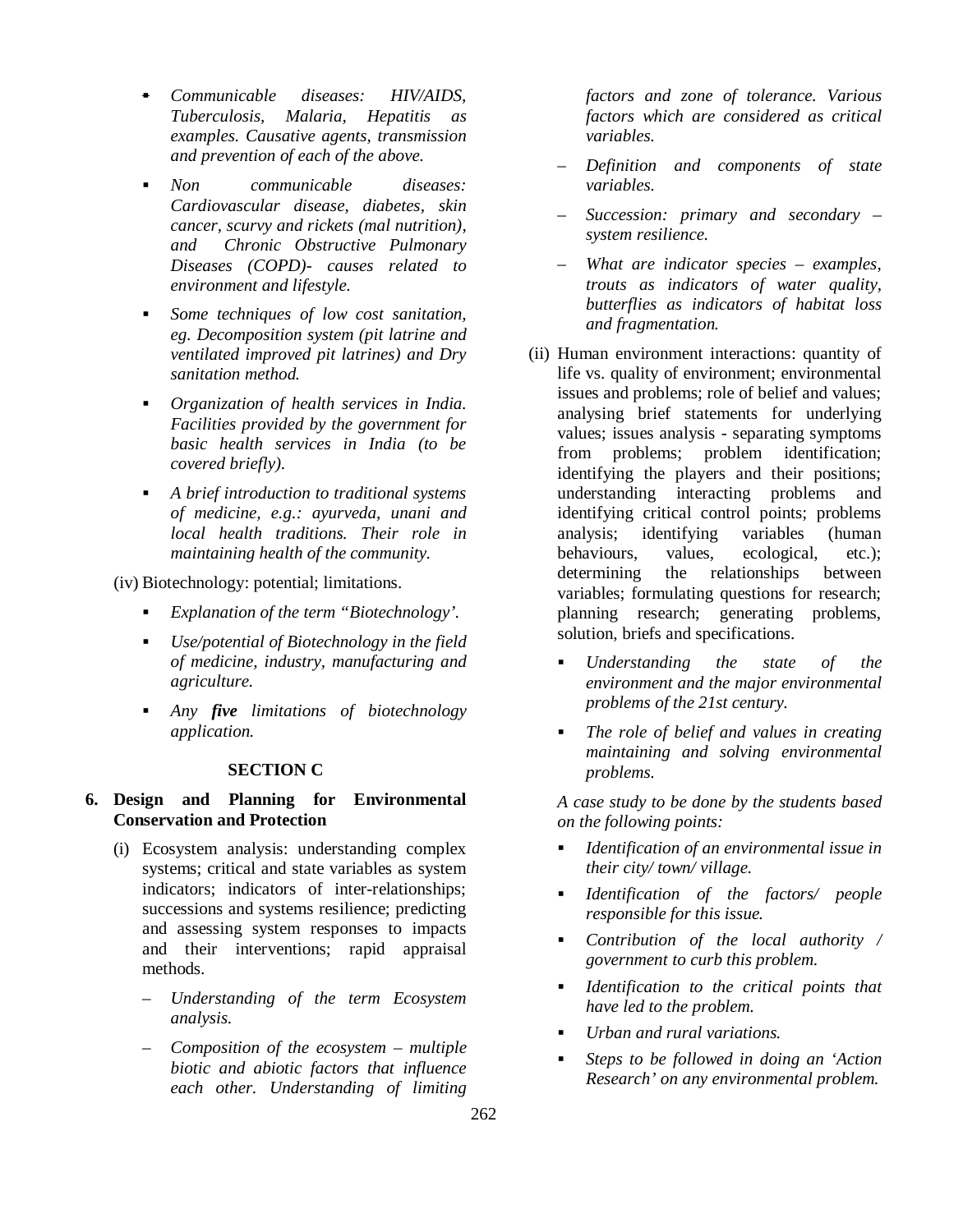- (iii) Evaluation and assessment of impacts: approaches and techniques of environment and social impact assessment; environment impact assessment as a planning tool and a decision making instrument; interpreting environment impact assessments.
	- *Definition and objectives of 'Environment Impact Assessment' (EIA).*
	- *EIA framework –*
		- *Necessity- screening*
		- *Key issues- scoping and focusing*
		- *What to study assessment*
		- *Impact/ identification/evaluation of significance – evaluation*
		- *Identification of mitigating means – mitigation*
		- *Report preparation documentation*
		- *Reviewing monitoring*
	- *Designing an EIA for the following:*
		- *Proposed construction of a dam (Social impact, Ecological impact).*
		- *Proposed resort by the sea (Ecological impact).*

– *Proposed residential complex close to a forested area / national park in India (Ecological impact).*

*[Interpret the EIA as a good planning and decision making tool].*

(iv) Design of solutions: generating solution options; overcoming blocks in thinking; generative and lateral thinking; using criteria (social, political, ecological, technological, economic) to rank and prioritise solution ideas; check solutions for economic, social and technical viability; collation of solution into coherent plans; planning sequence and cost.

#### *Self-explanatory.*

*To be taught through case studies only. Students should be encouraged to think creatively and develop solutions for environmental problems. (For better understanding, not for testing).*

# **PAPER II - PRACTICAL/PROJECT WORK**

Guidelines for Practical/Project Work are given at the end of this syllabus.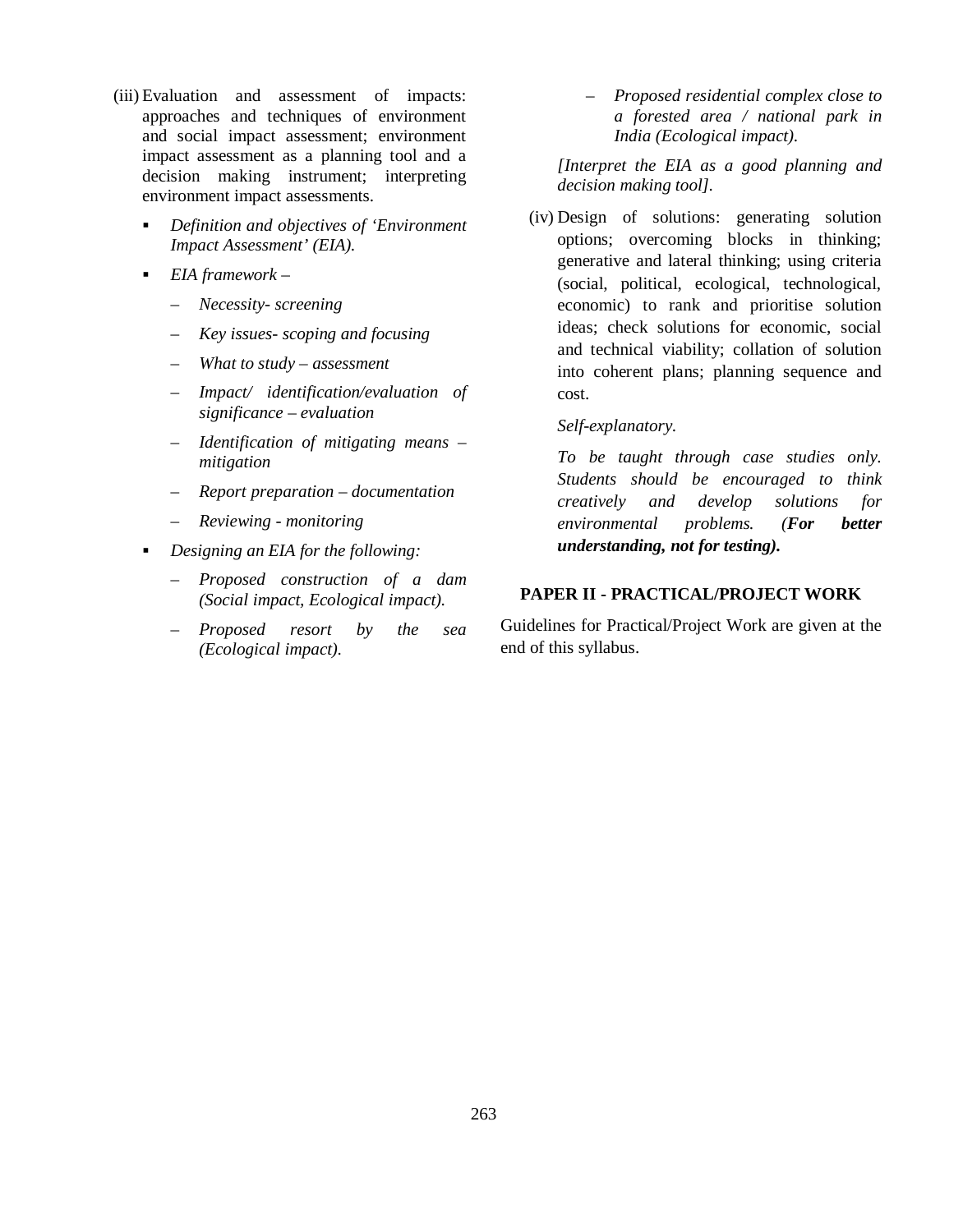*There will be two papers in the subject.*

*Paper I: Theory- 3 hours... 70 marks*

*Paper II: Practical/ Project Work- … 30 marks*

# **PAPER I - THEORY**

*There will be one written paper of three hours duration carrying 70 marks divided into two parts.*

*Part 1 (20 marks) will consist of compulsory short answer questions on the entire syllabus.*

*Part 2 (50 marks) will consist of three sections. Each section will have three questions. The candidate will be expected to answer five questions in all choosing at least one from each section.*

*Project work will carry 30 marks. The project needs to be done under the supervision of the teacher. The project work will be evaluated by a Visiting Examiner (who has expertise in that specific area), appointed locally and approved by the Council.*

### **SECTION A**

### **1. Human Beings and Nature**

- (i) Modern schools of ecological thought.
- (ii) Deep ecology (Gary Snyder, Earth First) vs. shallow ecology.
- (iii) Stewardship of land (e.g. Wendell Berry).
- (iv) Social ecology [Marxist environmentalism and socialist ecology (Barry Commoner)].
- (v) Feminism.
- (vi) Green politics (e.g. Germany and England).
- (vii) Sustainable development.

*Modern schools of ecological thought; definition and basic understanding of Deep Ecology as opposed to Shallow Ecology; Stewardship, Social ecology - Marxist environmentalism and socialist ecology, Eco feminism, Green political movements of Germany and England and Sustainable Development;*

A *brief look at the above in terms of definition, basic principles and environmental orientations.*

*Special reference to principles of Deep Ecology (Gary Snyder) and Laws of Ecology (Barry Commoner)*

*Gary Snyder, Barry Commoner, Wendell Berry - a short biographical sketch particularly with reference to their work on the environment.*

*Earth First – a brief understanding of the organization's ethos and work.*

# **2. Population and Conservation Ecology**

(i) Population dynamics: factors causing population change (birth, death, immigration and emigration); relation between the factors; age structure and its significance; population pyramids; survivorship curves; three general shapes r and K strategies.

*Factors causing population change (birth, death, immigration and emigration); relation between the factors; age structure and its significance; population pyramids – interpretation and implications. Rate of change of population – the three general shapes of Survivorship Curves, r and K strategies and differences between the two.* 

(ii) Human populations (Malthusian model and demographic transition).

*Definition of carrying capacity; Malthusian view: concept of 'over-population' and shortage of resources; Questioning Malthus. Population growth vs. disparate consumption of resources within and amongst nations. Definition and understanding of demographic transition; factors influencing demographic transition.*

(iii) Population regulation: growth without regulation (exponential); simple population regulation (logistic growth curve); factors regulating population size (space, food and water, territories, predators, weather and climate, parasite and diseases, disasters and self-regulation).

*Basic understanding of the Exponential growth curve (J – shaped) and Logistic growth curve (S - shaped); Factors regulating population size (space, food and water, territories, predators, weather and climate, parasite and diseases, disasters and self-regulation).*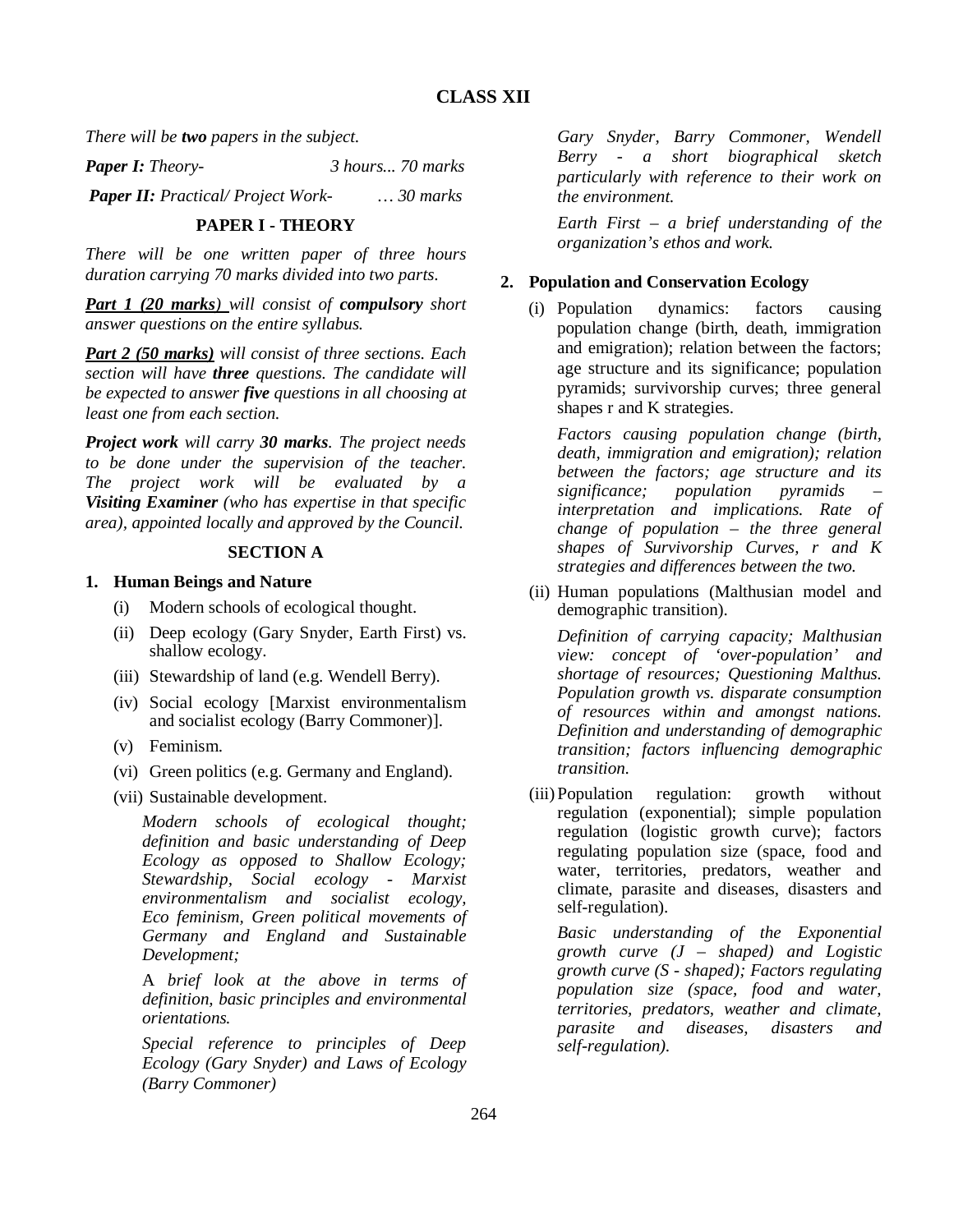(iv) Human population control: family planning; education; economic growth; status of women.

*Strategies for human population control with emphasis on women's empowerment. (Details of methods of family planning not required.)* 

(v) Threats to the ecosystem: habitat destruction; genetic erosion; loss of diversity; expanding agriculture; impound water; waste from human societies; increasing human consumption.

*Only a brief understanding of the causes and consequences of each of the above with suitable examples is required.*

(vi) Conservation: importance; the critical state of Indian forests; conflicts surrounding forested areas - populations and tribals and their rights - tourism - poaching - roads - development projects - dams; scientific forestry and its limitations; social forestry; the role of the forest department; NGOs; joint forestry management; wild life - sanctuaries, conservation and management in India; Project Tiger as a case study in conservation.

*Definition of: Conservation, in situ and ex situ conservation. Importance of Conservation.*

 *Insitu conservation: Wildlife sanctuaries, National parks, Biosphere reserves (definition, and characteristics).*

*Conflicts in managing and conserving Forests: India's forest cover, issues concerning people living in and around forests with particular reference to tribal rights; threats to forests: poaching, developmental projects like roads and dams, over exploitation of forest resources (direct and indirect).*

*The role of the forest department and NGOs in managing forests.*

 *Some management measures: scientific forestry, social forestry, joint forestry management (JFM), ecotourism.* 

 *Definition, scope, advantages and disadvantages of each of the above.*

*Project Tiger as a case study in conservation: Origin, aims, and objectives, successes, failures.* 

# **3. Monitoring Pollution**

(i) Pollution monitoring.

 *Importance of monitoring air pollution including Ambient Air Quality Monitoring.*

(ii) Monitoring the atmosphere: techniques.

 *Monitoring technique for air quality – photometric device*.

(iii) International and national air quality standards.

*Definition of air quality standards and importance; Gases monitored: SOX, COX, NOX, SPM (Suspended Particulate Matter) and respirable SPM.* 

(iv) Water testing: indicators of water quality (including B.O.D. and C.O.D.); standards of water quality; laboratory work - determination of pH, B.O.D., C.O.D. and dissolved pollutants.

 *Indicators of water quality and their significance: Physical indicators, pH, B.O.D. and C.O.D, dissolved pollutants. B.O.D. and C.O.D., theoretical concept only (lab work for better understanding and not for testing)* 

 (v) Soil testing: indicators of soil type and quality and laboratory work.

*Physical chemical and biological indicators of soil health; two examples of each.*

# **SECTION B**

# **4. Third World Development**

(i) Urban-rural divide: urbanisation - push and pull factors; consequences on rural and urban sectors; future trends and projections.

*Self- explanatory*.

(ii) A critical appraisal of conventional paradigm of development from the viewpoints of sustainability, environmental impact and equity.

# *Definition of development.*

*An understanding that development has become synonymous with growth. This approach has the following impacts on the environment: (a) Ignoring negative environmental impacts; (b) Changing patterns of resource use due to market pressures;*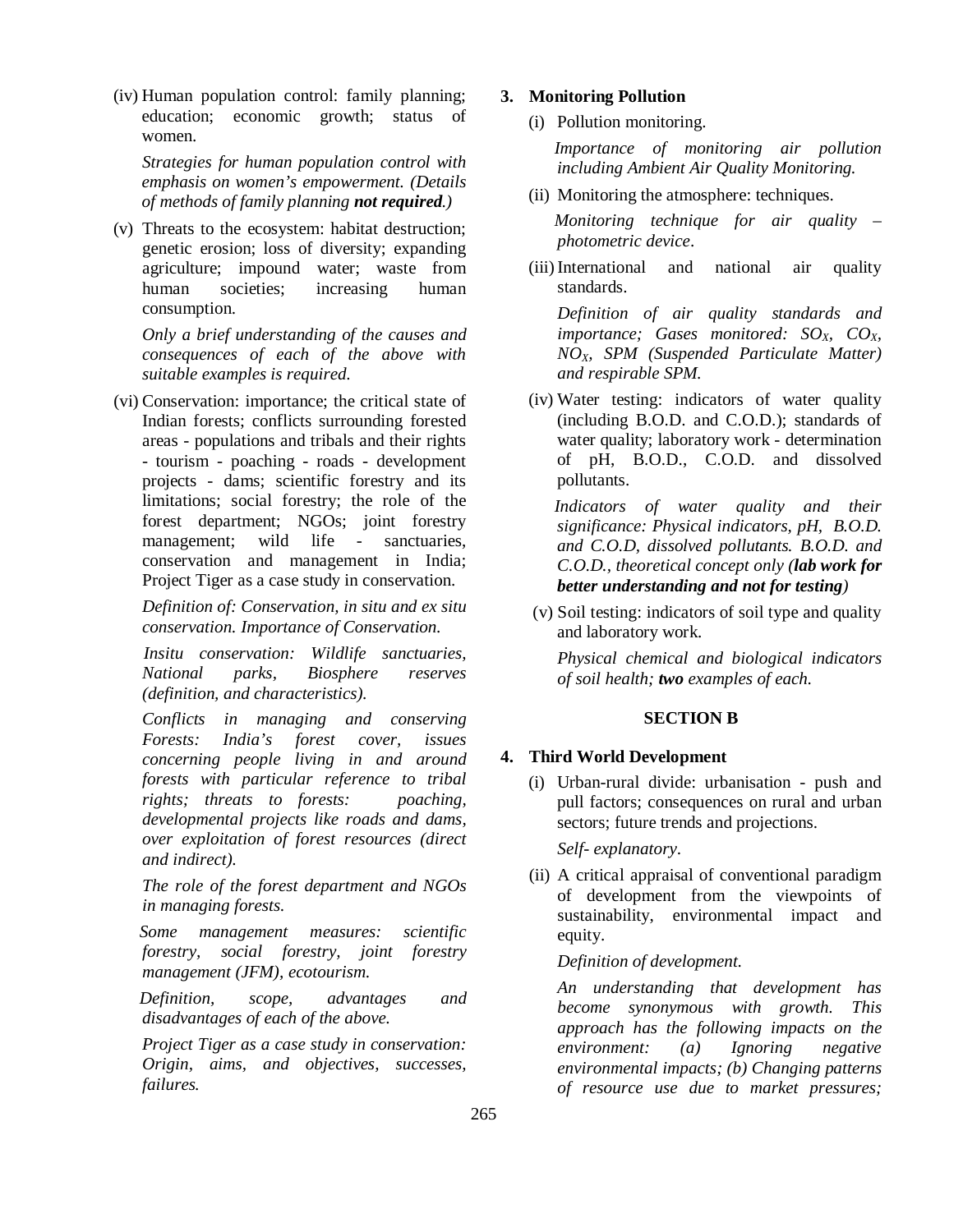*(c) Overuse and exploitation of resources; (d) Diversion of scarce resources to luxury goods; (e) Disparate access to resources; (f) Increasing wastes and pollution.* 

*The above to be explained with suitable examples.*

(iii) A case study of Gandhian approach in terms of its aims and processes.

*Local self-governance - Panchayati Raj; local self-sufficiency, local markets and environmental sustainability. Village as the basis of development; promotion of cottage industries and intermediate technologies; focus on employment.*

*The above to be contrasted with today's paradigm of growth.*

(iv) Urban environmental planning and management: problems of sanitation; water management; transport; energy; air quality; housing; constraints (economic, political) in tackling the problems; inapplicability of solutions that have worked in the First World and the need for indigenous approach to urban environment.

*A basic understanding of the following urban environmental problems: problems of sanitation, water management, transport, energy; air quality and housing.*

*Awareness of some indigenous solutions: Rainwater harvesting, garbage segregation, composting, energy from solid and liquid wastes, sewage management (dry toilets, Decentralized Water Management System (DEWATS)*

*Any two of the following examples of urban planning and management from the third world to be studied:*

- *Bogota Bolivia (Traffic Management);*
- *Cuba (Urban agriculture using organic methods);*
- *Curitiba Brazil (Traffic planning and urban renewal using innovative measures);*
- *Cochabamba (Water management and protests against privatisation of water supply).*

# **5. Sustainable Agriculture**

(i) Traditional Agriculture in India: irrigation systems; crop varieties; techniques for maintaining soil fertility; impact of colonialism; Indian agriculture at independence - food scarcity - food import need for increasing production - the need for land reform; green revolution - HYVs fertilizers - pesticides - large irrigation projects (dams); critical appraisal of the green revolution from the viewpoints of agro-bio diversity; soil health; ecological impact of pesticides; energy (petroleum and petrochemicals); ability to reach the poorer sections of the rural communities: sustainability - need for sustainable agriculture - characteristics for sustainable agriculture; techniques of water soil and pest management.

*Definition of the following terms: traditional agriculture, natural farming, organic agriculture, modern agriculture (use of hybrid seeds, high yielding varieties, chemical fertilizers and pesticides), gene revolution (genetically modified seeds) and sustainable agriculture.* 

*Irrigation systems: Micro systems like johads, tankas and eris (indigenous systems) vs. Macro systems like large dams with their vast canal systems. Advantages and disadvantages of each.*

*Features of pre-colonial agriculture in India: growing for sustenance rather than market; multi-cropping, management of soil health, diversity in seed.*

*Colonial influence: punitive taxation, commercial crops for export and British industry, devaluation of sustainable traditional practices.*

*Green Revolution: Origin (food scarcity food import - need for increasing production).*

*Basic principles of Green Revolution-Development of High Yielding Varieties (HYV); introduction of fertilizers and pesticides; mono cropping.*

*Environmental, social and economic impacts advantages and disadvantages (from the viewpoints of agro-bio diversity; soil health;*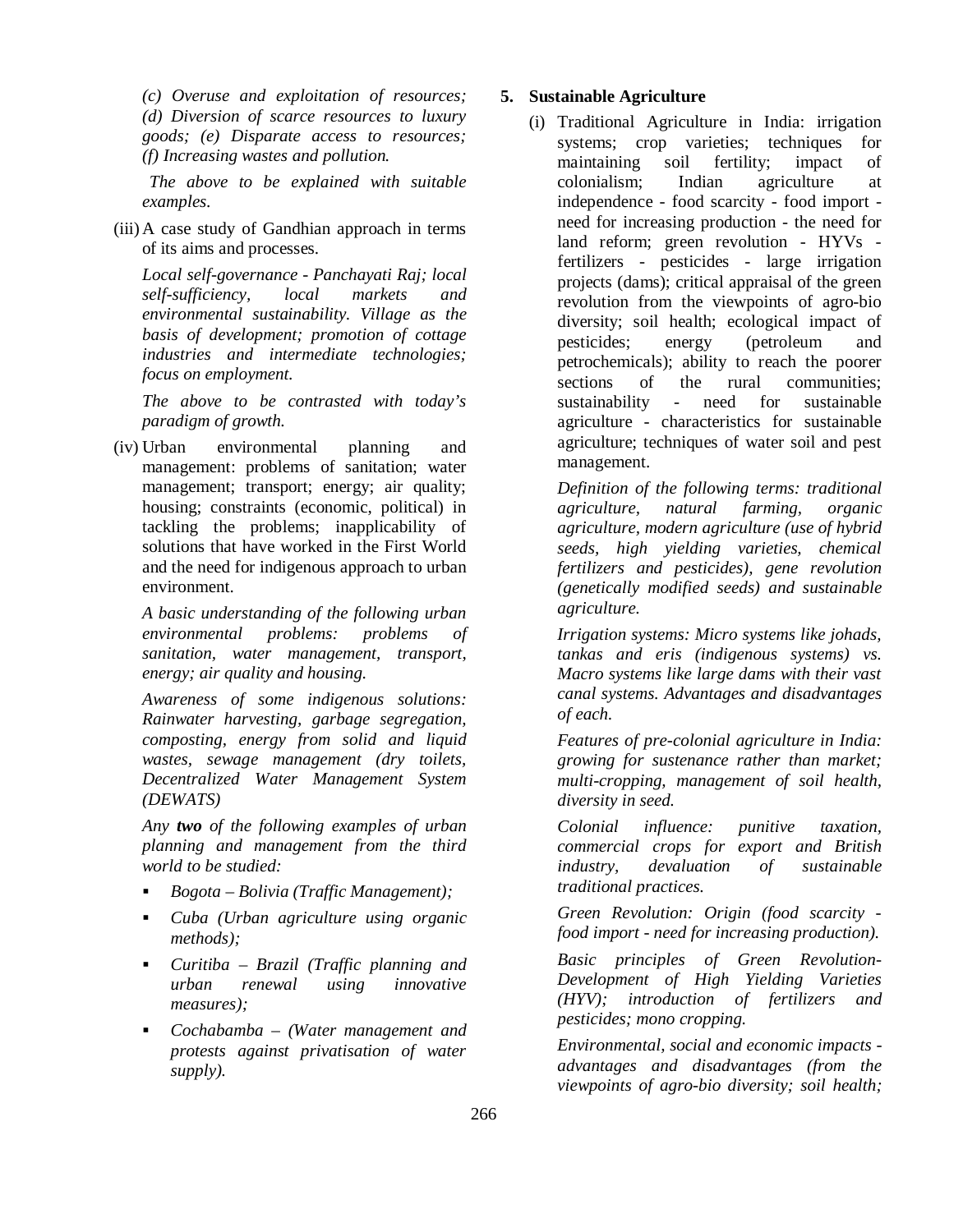*ecological impact of pesticides; energy use; input costs; benefits to small and medium farmers, community level and household level food security).*

*Elements of sustainable agriculture: Mixed farming, mixed cropping, crop rotation, use of sustainable practices of water soil and pest management for improving soil fertility and pest control. Integrated Pest Management (IPM); eating local foods*

 (ii) Food: the twin problems of production and access; food situation in the world; integrated and sustainable approach to food security for the Third World. Food Security

*The problems include those of production, storage and access. Integrated and sustainable approach to food security for the Third World including working for environmental sustainability and social and economic sustainability through land reform, credit support to farmers, market support to farmers, improving access to food (Food Security Bill), ownership of seeds.*

*An understanding that national level food security may not translate into household and community level food security or long term environmental sustainability unless the above factors are addressed.*

# **SECTION C**

- **6. Environmental and Natural Resource Economics**
	- (i) Definition: resources; scarcity and growth; natural resource accounting.

*Definition of resources, scarcity and growth, natural resource accounting.*

*Classification of resources as renewable and non-renewable.*

*Definition, basic principles, advantages and disadvantages of Physical accounting*

(ii) GNP vs. other forms of measuring income.

*GDP, GNP – definitions, advantages and disadvantages of using them as tools for measuring growth.* 

(iii) Economic status and welfare (net economic welfare, nature capital, ecological capital, etc.)

*A broad overview of the purpose of environmental economics.*

*Definition of: Defensive expenditure; natural/ ecological capital.*

(iv) Externalities: cost benefit analysis (social, ecological).

*Externalities – definition, kinds (positive and negative), impacts.*

*Cost Benefit analysis - Definition, the process in brief, advantages and disadvantages.*

(v) Natural capital regeneration.

*Kinds of natural capital, importance of preserving and regenerating natural capital.*

#### **7. International Relations and the Environment**

(i) Trans-national characteristics of environmental issues using case study of Amazonia, Trade in Wild Life and Ozone Depletion.

 *Use the three Case Studies mentioned above to highlight the global dimensions of certain environmental issues and steps taken to mitigate them at the international level.*

- (ii) Impact of international politics, national sovereignty and interest.
- (iii) International trade: a theoretical perspective; free trade vs. protectionism; import barriers; domestic industry vs. free trade; transnational companies - a historical perspective (colonialism and its lasting impact today); trade between the first and the third world characteristics - terms of trade; India's international trade - characteristics - major imports and exports - foreign exchange crises - the export imperative and its impact on the environment; the case study of aquaculture in India; diversion of scarce resource from production of subsistence needs to commercial products; toxic waste trade extent and impact; Globalisation - trade regimes (WTO, GATT, IPR) and their impact on third world.